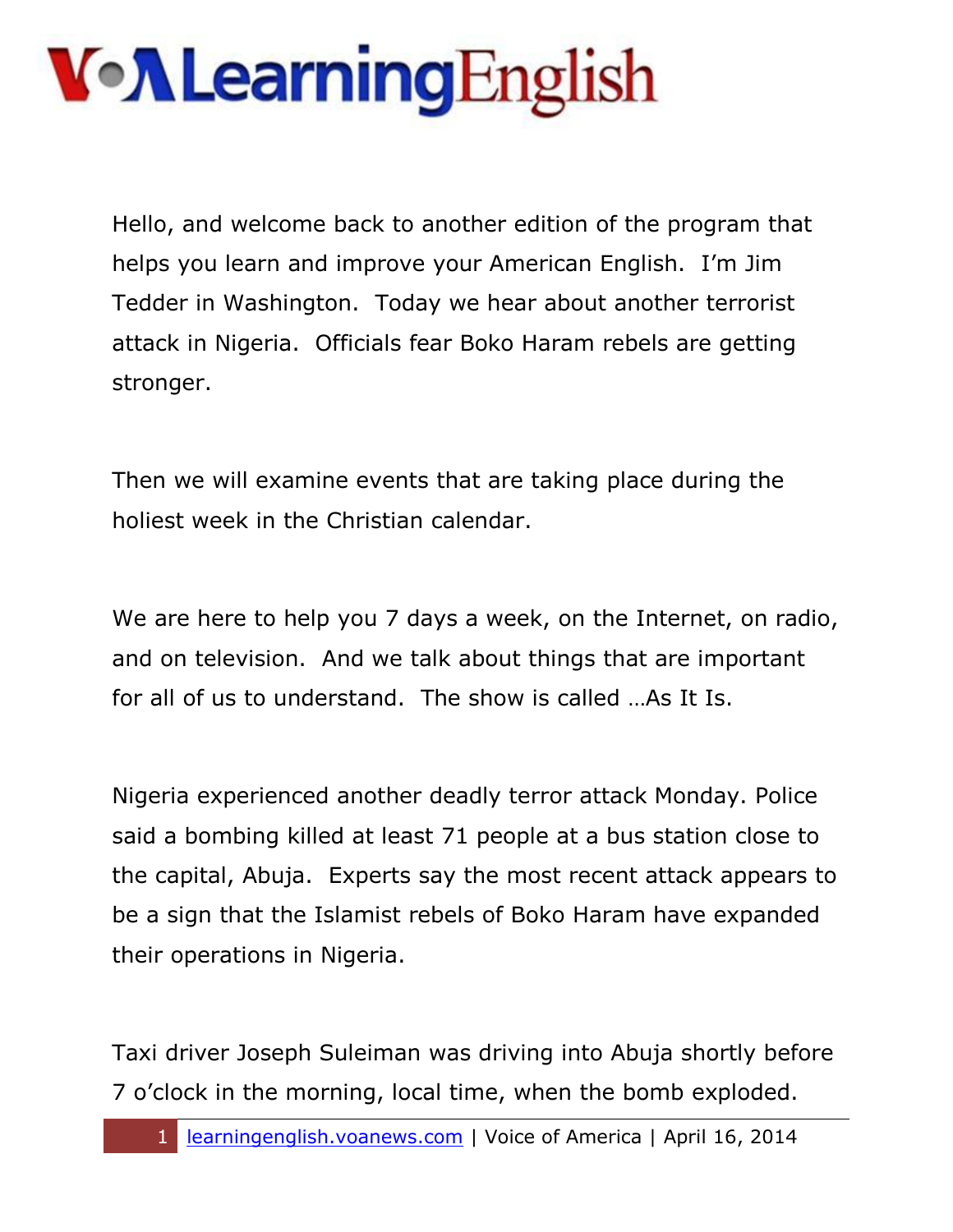"We were inside the car. We heard the bomb blast and my car was shaking. Everybody, we were totally confused."

Abuja, Nigeria's capital, has not had a bomb attack in two years. At that time, Boko Haram targeted a media group killing several people.

In 2011, more than 60 people were killed in Abuja in attacks that targeted the local United Nations headquarters and a Christian church.

Mr. Sulieman says he saw many badly injured people as he passed a bus station. He said people in the area told him that Boko Haram had exploded a car bomb.

Some officials say the Boko Haram rebellion is growing. The group is mainly active in three northeastern Nigerian states. The area is under emergency rule.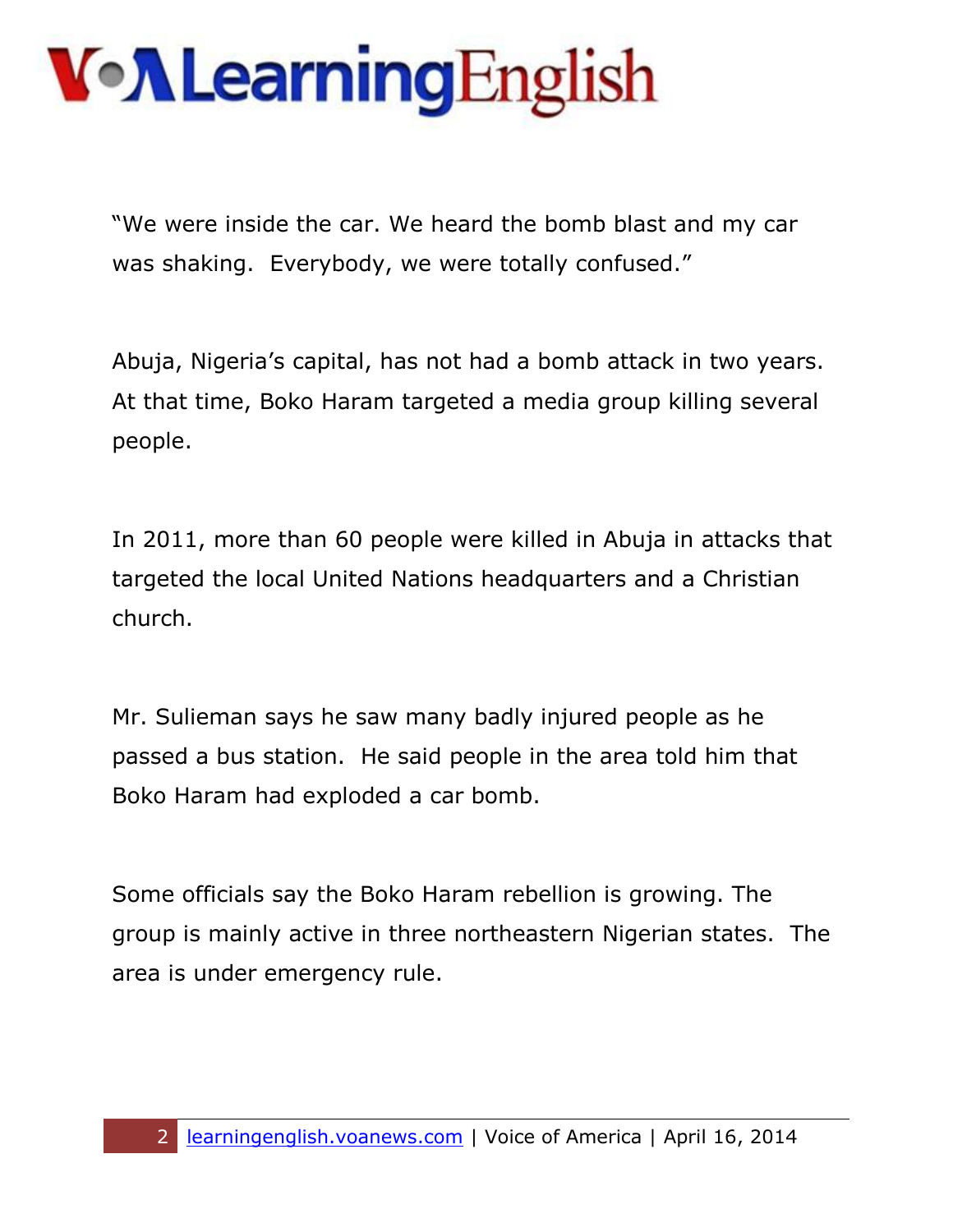Member of Parliament Herman Hembe says the government has been spending huge amounts of money on security. But he does not think things are getting better.

"I don't see any improvement. It's just been getting worse."

Boko Haram has been blamed for thousands of deaths since the rebellion began in 2009. Amnesty International says 1,500 people have been killed in attacks this year. The group says about 500,000 have fled their homes.

Boko Haram says it wants to destroy the government. The group also wants to enforce its version of Islamic law.

Many observers partly blame the rebellion on extreme poverty. They say unemployment drives young men to fight for Boko Haram for small amounts of money.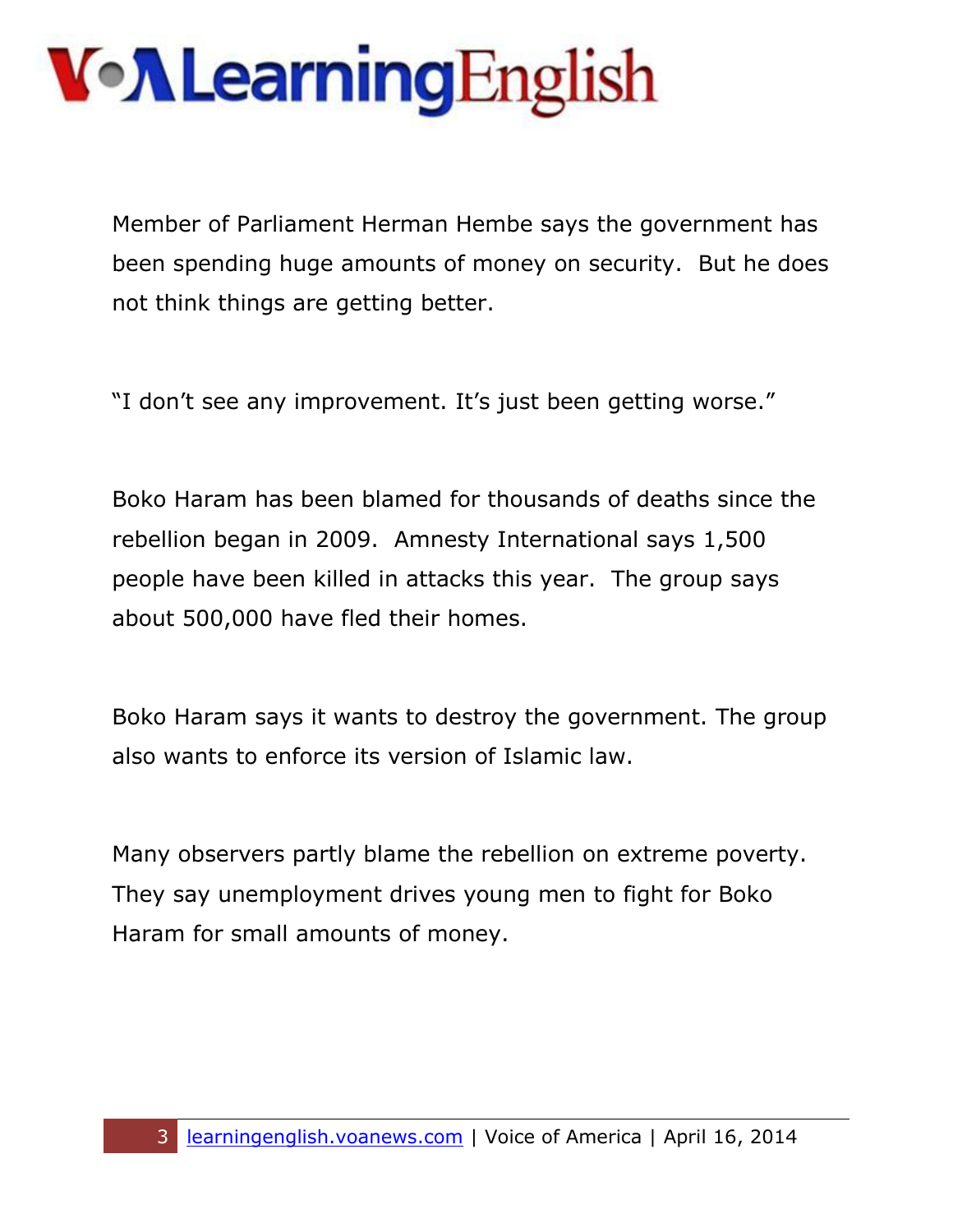Pastor Ayo Oritsejafor is president of the Christian Association of Nigeria. He says the rebellion is the result of religious extremism although poverty does drive some to join the group.

"It's about ideology. It's not poverty. It's not about marginalization. Yes it is true that when you deal with poverty, you may reduce the number of recruits – people that they can recruit."

The only way to end the rebellion, says the pastor, is to fight the extremism through education and the religious leadership in mostly-Muslim northern states.

The Nigerian military says it has forced back Boko Haram fighters and re-claimed many areas once held by the rebels. The military also says Boko Haram attempted to gain new members by leading a huge prisoner escape last month. Security forces killed hundreds of detainees fleeing the prison.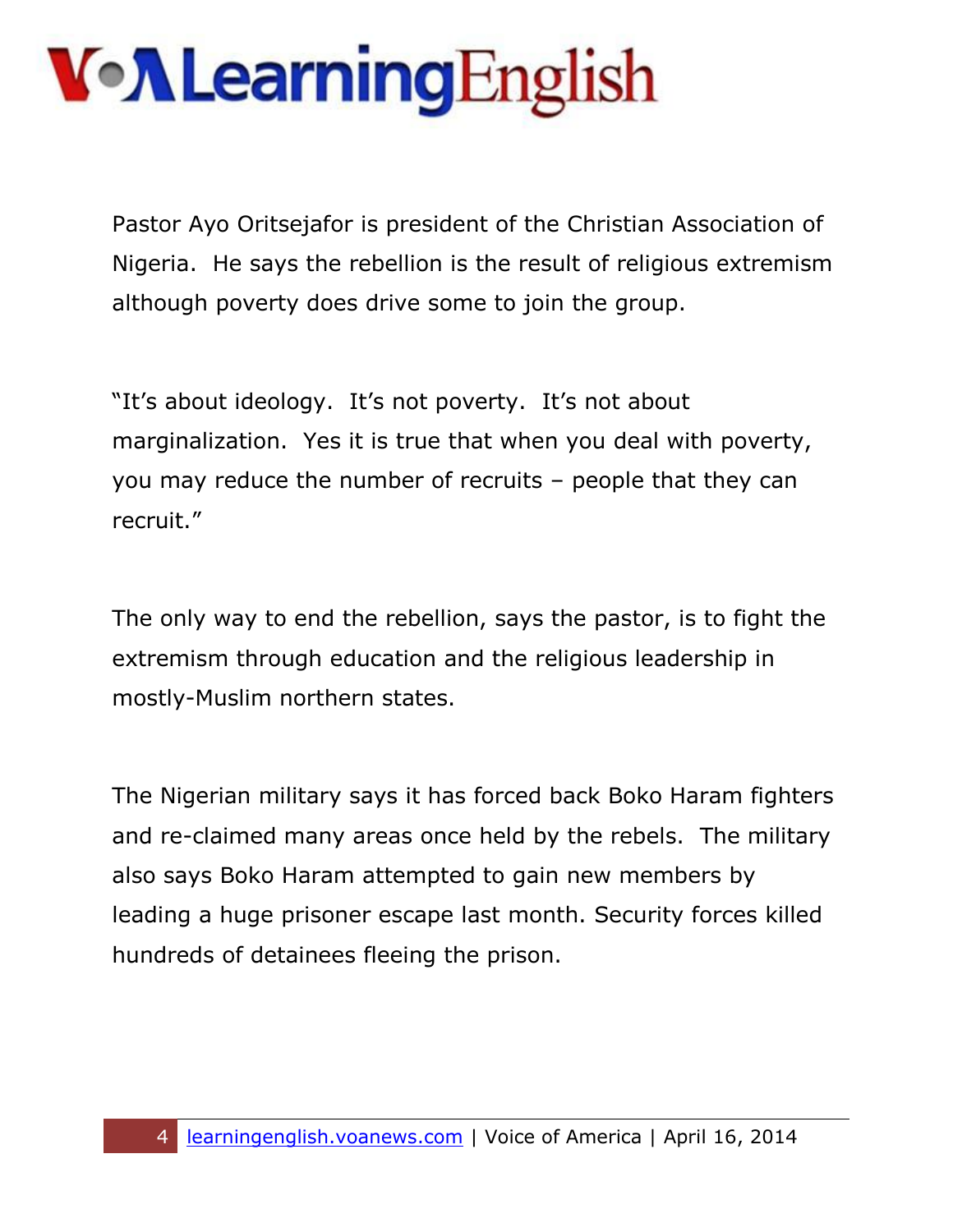Boko Haram claimed responsibility for the prisoner escape. It also has threatened more violence. The group has not claimed responsibility for the latest bomb attack however. Boko Haram often communicates with the public through video messages, which can take days or weeks to be released.

#### **It Is Holy Week for Christians**

Christians around the world are observing Holy Week. It is the most important and serious holiday time in the Christian religion. It begins with what many Christians call Palm Sunday. Palm Sunday observes the day Christians believe Jesus entered the city of Jerusalem 2000 years ago. The following Sunday is Easter, the day Christians believe Christ came back to life after execution on the cross. Caty Weaver tells us more.

Those are the bells of the Church of the Holy Sepulcher in Jerusalem. It stands in the place where Christians say Jesus died on the cross and was buried.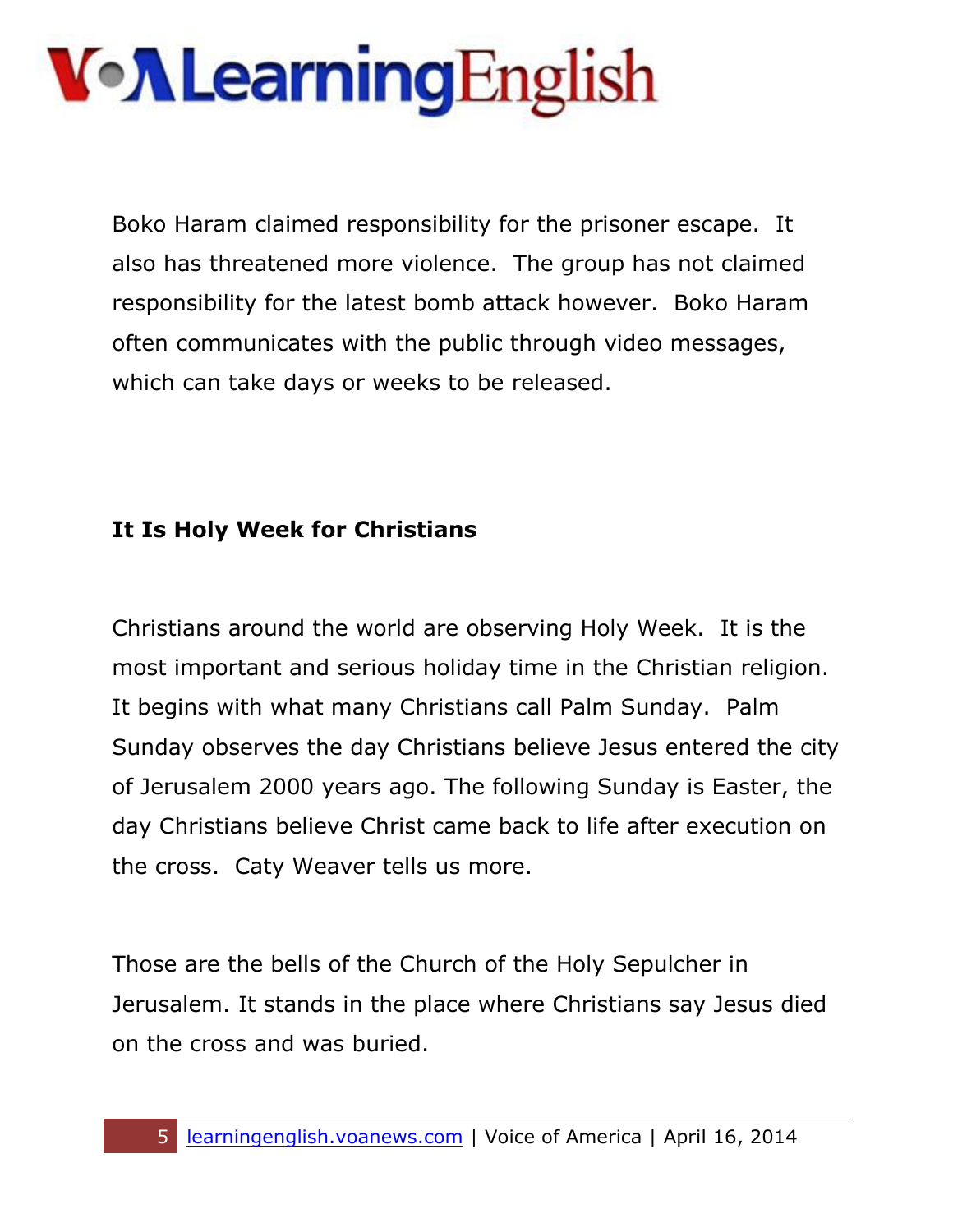On Sunday, the church was crowded with worshippers waving palm leaves. They represent the palm leaves that the crowd spread in front of Jesus as he rode on a donkey into Jerusalem. At the time, that was a traditional way to welcome and honor an important person.

The worshippers Sunday also called out "Hosanna, blessed is he who comes in the name of the Lord." Christians believe the people of ancient Jerusalem also did this as Christ arrived in the city. Visitors came from around the world this year, as in years past. Miriam Akin travelled from Nigeria.

"Oh, I feel great, I feel awesome, I feel elated. And I give all the glory to God for bringing us to this awesome place."

Another worshipper, Jane Reynolds, came from the southern U.S. state of Georgia. She said the experience brings the Christian holy book, the Bible, to life.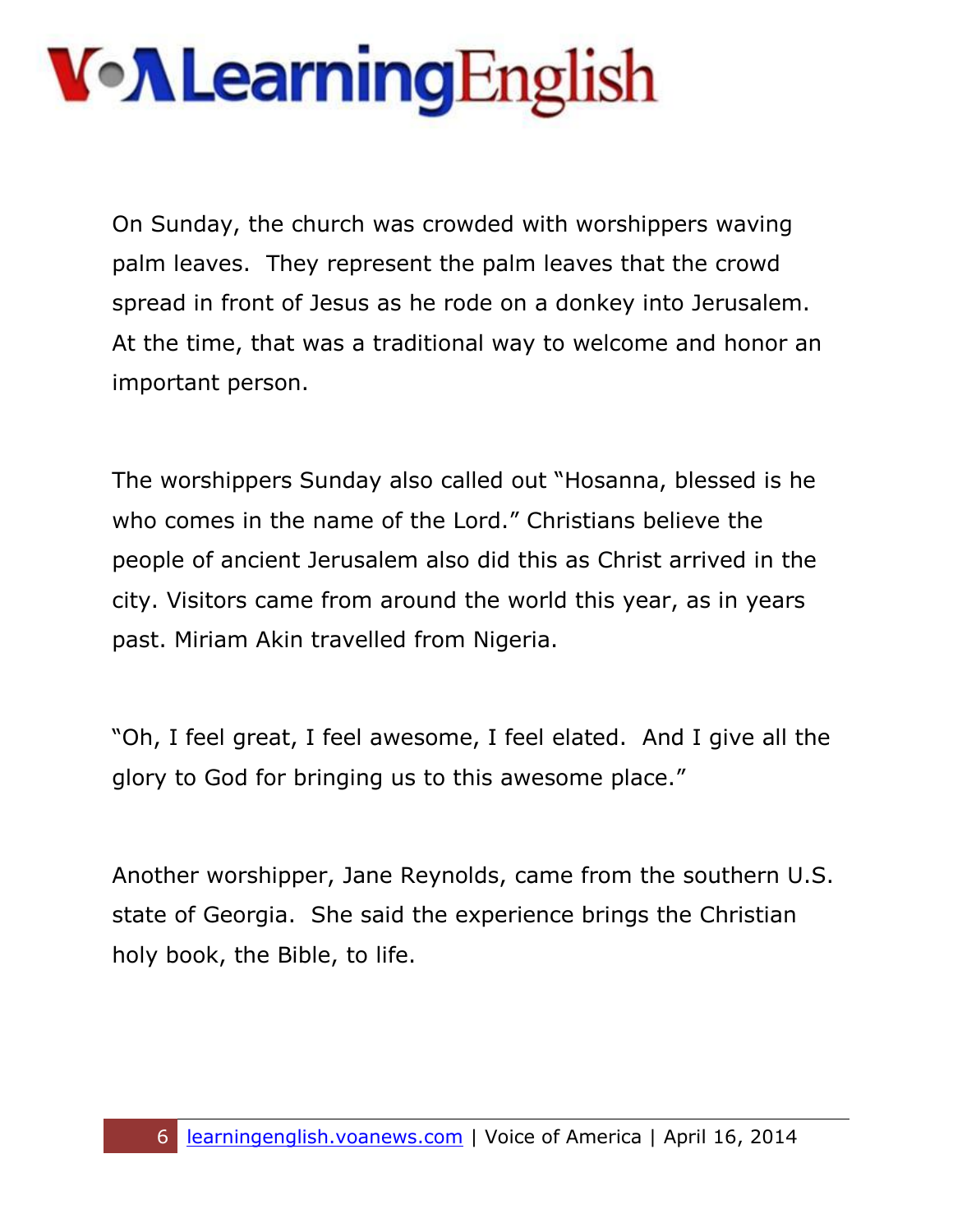"This is where Jesus actually went down that hill into the city. It just is amazing to me to think I am in the same spot, and to think that it really happened, and that it is not just black and white on the pages."

In Vatican City in Palm Sunday Pope Francis gave a service for thousands of people gathered in St. Peter's Square. The Roman Catholic Church leader decided against using the homily, or speech, he had prepared for the service. In his talk, he discussed the people around Jesus in the days before his execution and return. The Pope asked "Where is my heart, and which of these persons am I most like?"

After the service, Pope Francis went into the crowd. He joined some of those gathered to have his photograph taken.

Later this week, Christians will observe Good Friday, the day Jesus was believed to have been died on the cross. Holy Week ends on Saturday. That is the day Christians believe Jesus' body lay in its burial place.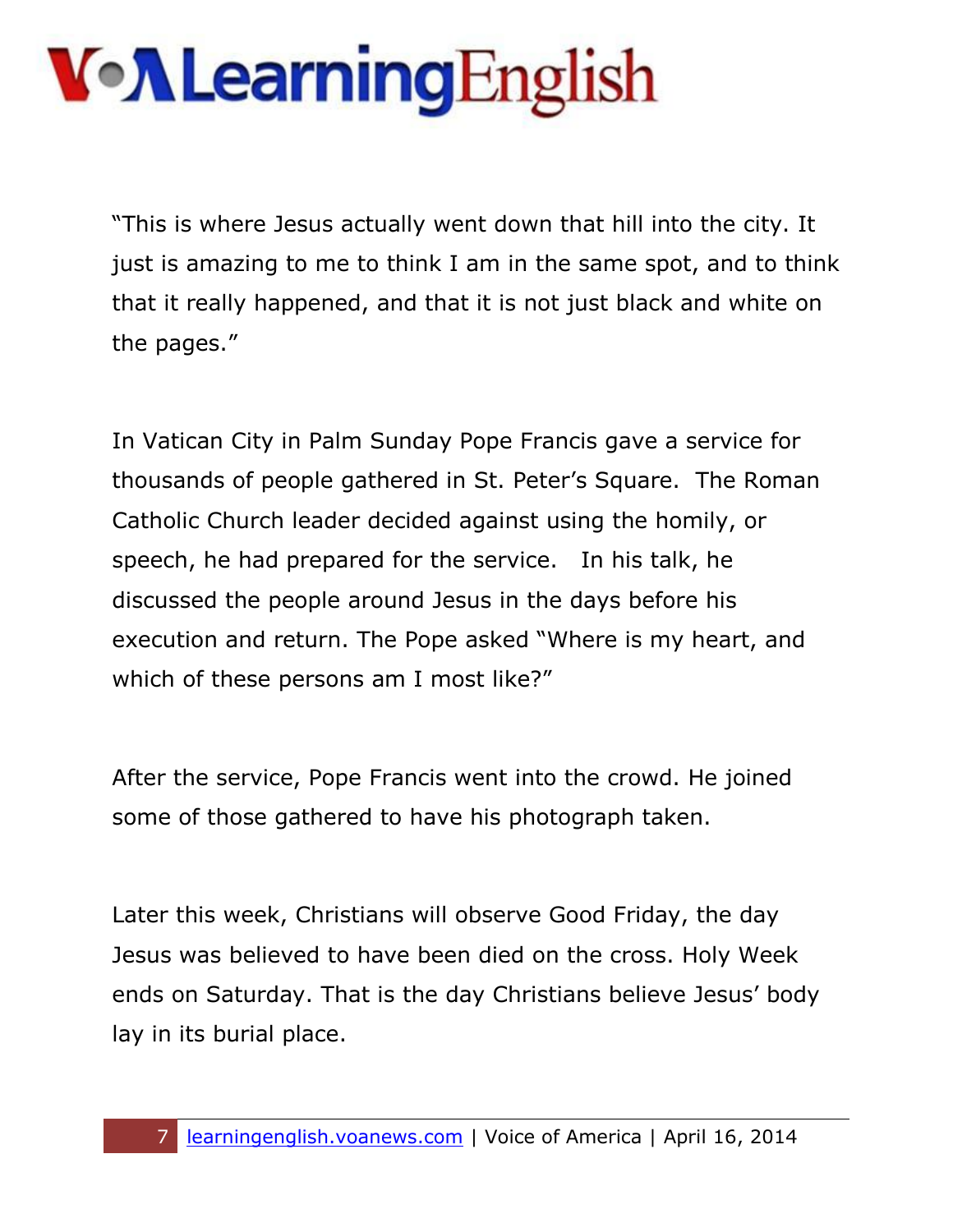Sunday begins Easter week in the Christian religious tradition. Easter is the day Christians believe Jesus woke from death and left his burial tomb. I'm Caty Weaver.

And I'm Jim Tedder in Washington. This is VOA.